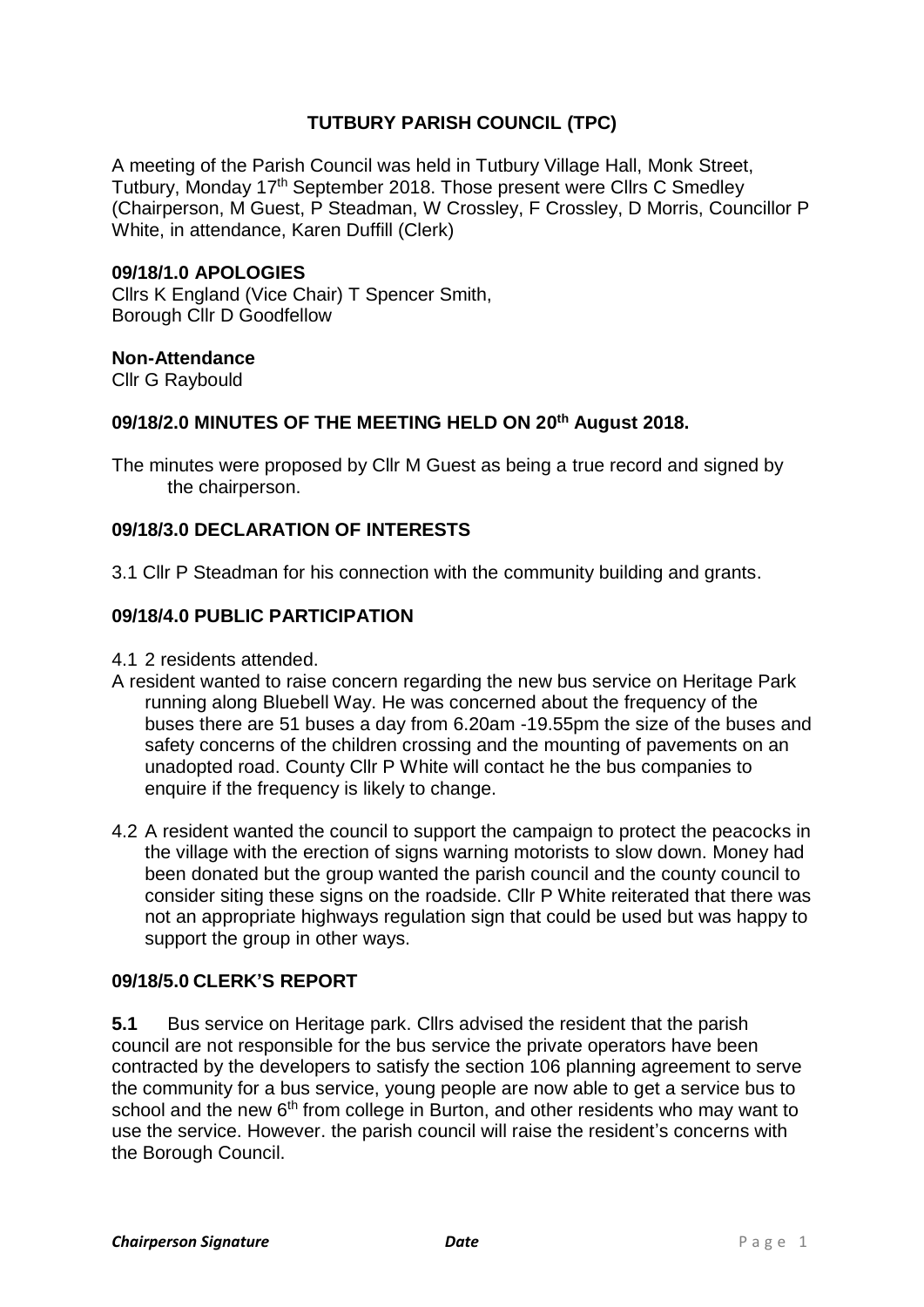**5.2** Cllrs discussed the request from a community group to support them in erecting signs around the village to protect the peacocks. Cllrs reiterated the County Cllr's comment in that this is not a parish council function and have no control over highways signage. No other animals/ birds have warning signs in the village. The clerk suggested that the only land that the parish council would be able to erect a warning sign would be the Triangle. The clerk had received a quote for a metal warning sign with an image of a peacock at a cost of £220 but this would not include the erection of a sign or planning permission costs. Cllrs questioned what permissions would be required from the Borough Council and County Council and councillors suggested visiting the triangle and considering sign options such as a brown sign next to existing signs on the triangle. The clerk will investigate the matter further and add the issue to the next agenda.

**5.3** New Inn - An email had been received regarding the recent licence review on 22<sup>nd</sup> August at the New Inn. The email was an update for the parish council on the new conditions of the licence. However, the resident was disappointed in the support from the parish council on this matter. The parish council do not have any powers on licencing and escalated this to the police via the PCSO and the Borough council to resolve. This is the furthest the parish council could have responded, knowing that one parish councillor had more involvement in this matter.

5.4 Information relating to the Best Kept Village judges' comments, the community council and the Playing fields Association AGM were distributed.

5.5 The external audit has been received and the notice of completion is displayed on the noticeboard and Website.

5.6 the clerk distributed a Dignity at Work and Grievance policy for review, these policies will be added to the next agenda.

5.7 Cllr Guest brought an image of the proposed Historic Tutbury Village sign. The signs will depict the castle, the Dog and Partridge pub, the church and another image pertinent to Tutbury. The signs are proposed to be placed at the entrance of the village from Hatton, and from Burton Road entrance to the village. The committee have requested £5k contribution from the parish council. This will be added to the next agenda.

# **09/18/6.0 NARROW ROAD SIGN AT THE BOTTOM OF CHURCH STREET ON CASTLE STREET END**

6.1 Cllr F Crossley raised concern about the number of large delivery vehicles accessing Church Street due to sat nav maps. This has caused problems particularly a resident's wall has been knocked down due to the lorry having to reverse the length of the road as there is no way of turning around.

# **Resolution**

County Cllr P White would request a sign and request Highways to address the problem.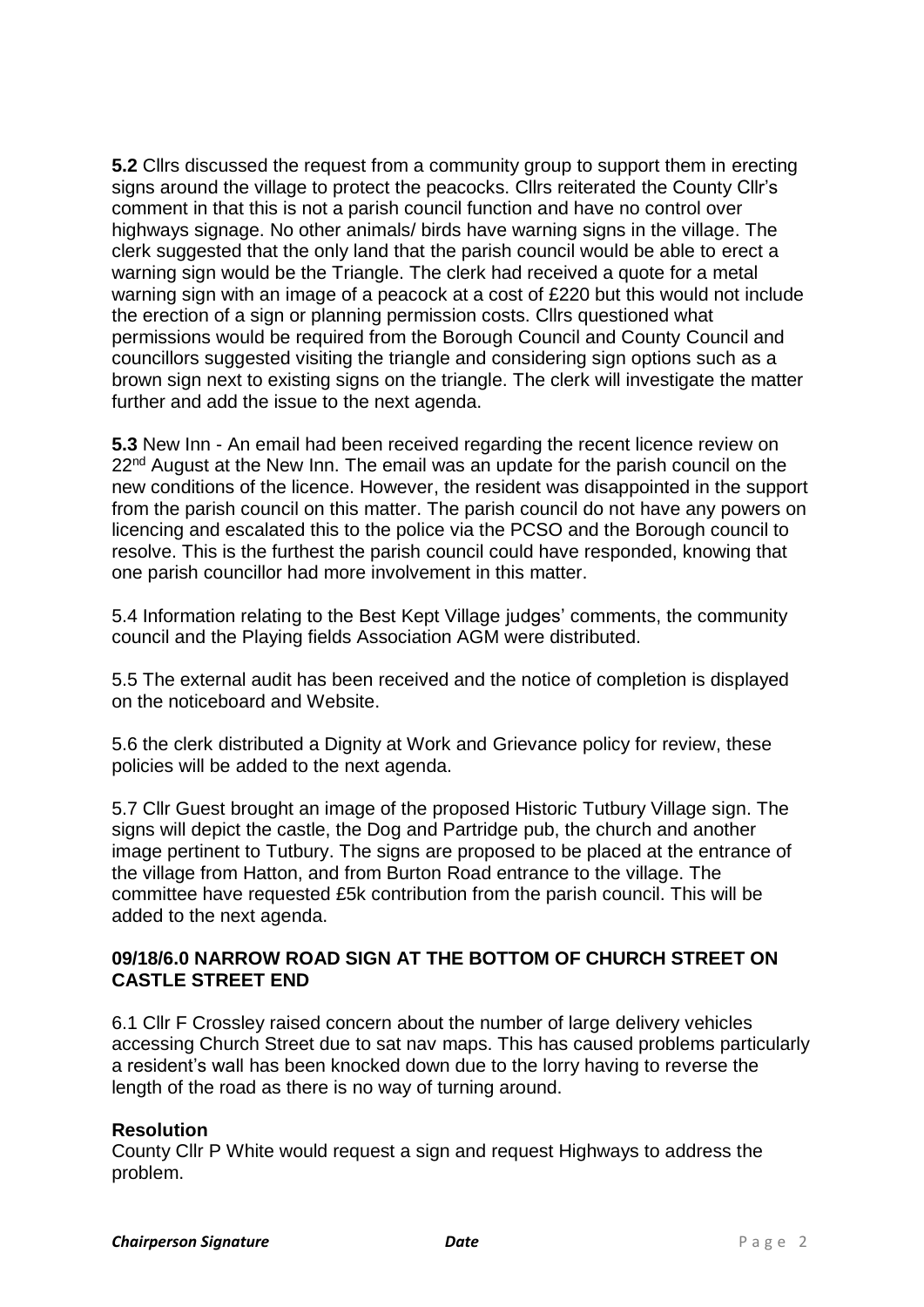# **09/18/7.0 BOROUGH AND COUNTY COUNCILLOR REPORT**

.

**7.1** County Councillor P White informed the parish council of the forthcoming budget paper that will be released, setting out the problems of the cut in funds from central government and the large financial costs of social care. The budget review sets out the need to raise the cap to enable the county council's precept to be increased without the need for a referendum. This will allow the county council to bridge the cap with council taxation or to look at ways in reducing services that they will no longer be able to fund. Such services likely to be cut back would be non-statutory services such as grass cutting, school crossing patrols and gritting.

There used to be three school crossing patrols in Tutbury and due to a recruitment freeze there are no patrols in Tutbury. The County would like to save the 540K in providing this service. The alternatives to this provision would be training volunteers, local business funding or the implementation of a pedestrian crossing. The paper will be available on the County website and the budget will be finalised in February.

**7.2** Cllrs were also concerned about the proposal to close the public conveniences across the Borough, as Tutbury has well used refurbished public conveniences. This will need to be considered when the parish council set their budget next year.

# **09/18/8.0 TO EVALUATE THE WORKING PARTY STRUCTURE**

**8.1** In response to CIIr suggestions at an informal meeting regarding the team working of the council. The clerk distributed a revised working party structure see appendix A document that does does have some gaps due to two councillor resignations. Cllrs agreed to work with the new structure.

# **09/18/9.0 PARISH PLAN AND BUDGET CONSIDERATIONS FOR 2019**

The clerk distributed a working document that she would like councillors to complete to collate the budget consideration for the next financial year. A parishioner has also emailed to request a bus shelter on the route to Derby, a bench in High Street and to consider the pavements and disabled parking in High Street near the chemist. All of which have cost and priority implications. The clerk asked Cllrs to consider the changes in the way the County Council are funding especially the cut back in services leaving the parish council to consider taking on these services. A meeting will be held with the lead councillor for finance Cllr W Crossley before the next meeting to collate budget suggestions. Cllrs will need to send their contributions to this before the meeting.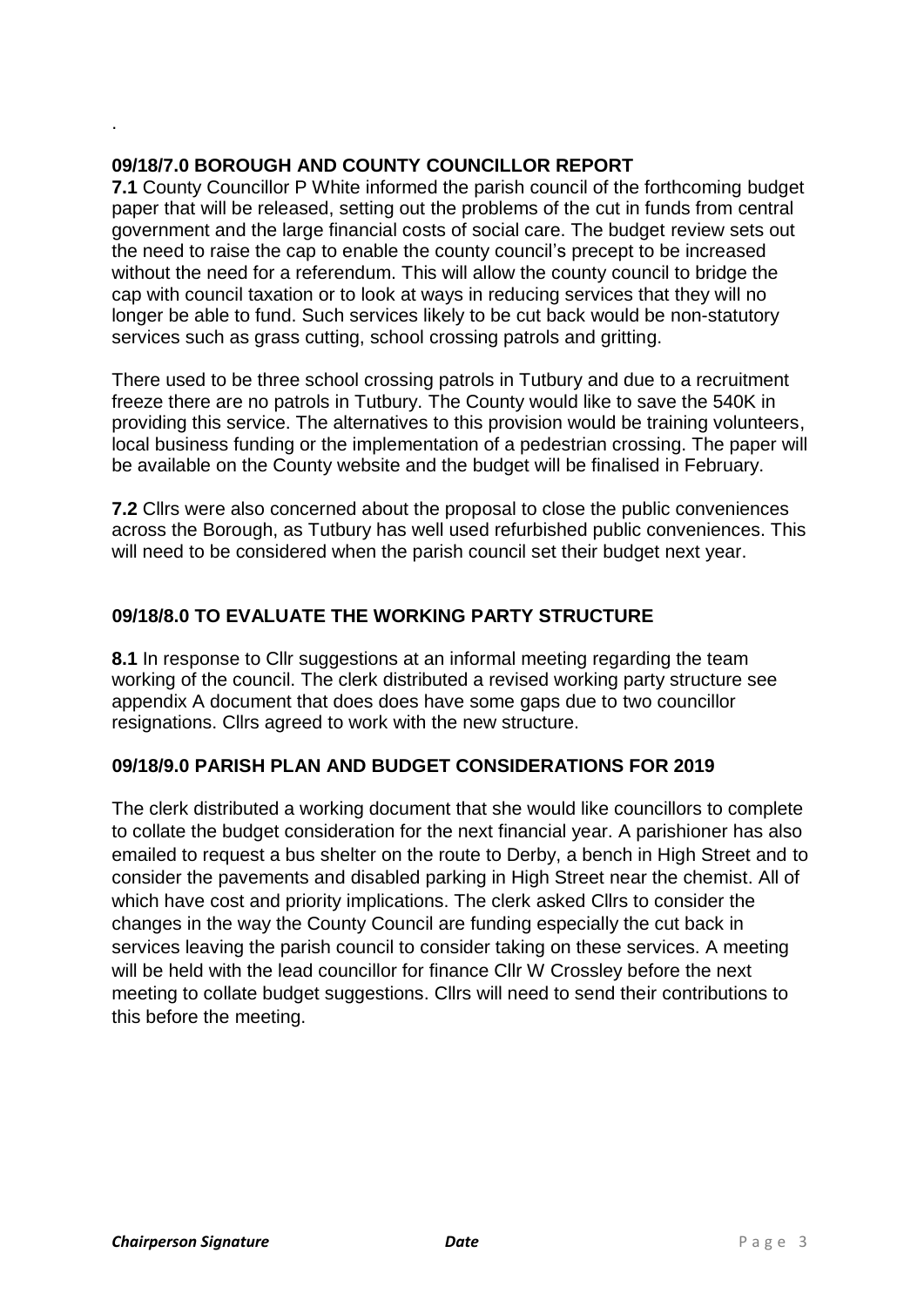# **09/18/10.0 CHANGING ROOMS UPDATE AND TO APPROVE QUOTE FOR PATH IMPROVEMENTS**

**10.1** The existing contractor carrying out the repair work on the pitch has provided a quote for the hardstanding at the Pedestrian gate, Cornmill Lane playing fields to supply and lay concrete edgings and infill with new stone £175. Cllr W Crossley proposed that this quote was accepted, and Cllr F Crossley seconded the proposal and all Cllrs were in favour.

## **Resolution**

The clerk will write to the contractor and instruct them to carry out the work.

10.2 Repairs to the existing pitch has been carried out and the goal posts moved to let the pitch recover. The changing rooms have been cleaned the boiler has been checked and a gas certificate has been issued, with a recommendation to install two hatches in the ceiling above the hot water tanks to allow easier access to the flues before the next time the boiler is checked.

10.3 Cllr D Morris suggested that the ivy needs weed spraying and the brambles removing from the window grates. In addition, the briars need routing out to prevent a further problem. The clerk will ask the contractor doing the rest of the work for a price. He has already cleaned out the storm drain and did not charge the council for this work.

# **09/18/11.0 TO APPROVE ACCOUNTS FOR PAYMENT**

**11.1** Cllr W Crossley proposed the accounts were authorised for payment and Cllr M Guest seconded it.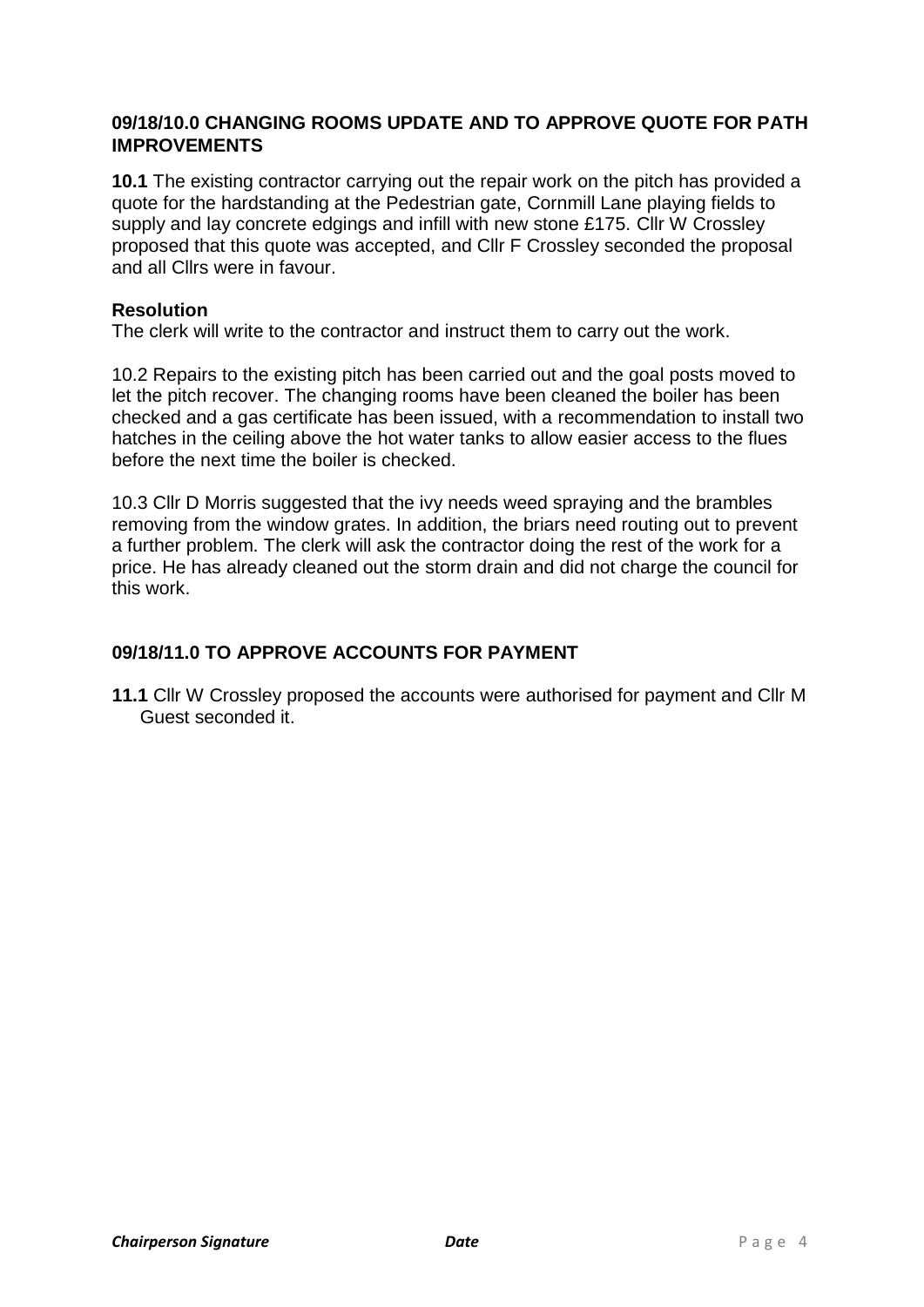|                             |                                        | <b>Net</b> | <b>VAT</b> | <b>Total</b> |
|-----------------------------|----------------------------------------|------------|------------|--------------|
| Aucuba Landscapes           | <b>Church Mowing</b>                   | 198.87     | 39.77      | 238.64       |
| Aucuba Landscapes           | Park Pale strim                        | 46.09      | 9.22       | 55.31        |
| Aucuba Landscapes           | <b>Church Mowing</b>                   | 198.87     | 39.77      | 238.64       |
| Aucuba Landscapes           | Park Pale strim                        | 46.09      | 9.22       | 55.31        |
| <b>Sterilizing services</b> | Legionella control Aug Monthly         |            |            |              |
|                             | check inv 38416                        | 36.00      | 7.20       | 43.20        |
|                             | Legionella control Sept Monthly        |            |            |              |
|                             | check inv 38613                        |            |            |              |
| <b>Sterilizing services</b> |                                        | 45.00      | 9.00       | 54.00        |
| RB Landscaping inv          |                                        |            |            |              |
| 1282                        | repair pitch and move goals            | 650.00     |            | 650.00       |
| RB Landscaping inv          |                                        |            |            |              |
| 1279                        | supply and fit drain cover             | 450.00     |            | 450.00       |
| <b>SPCA</b> invoice         |                                        |            |            |              |
| 18/248                      | local council training course          | 20.00      |            | 20.00        |
| Mazars SB08758              | external audit                         | 240.00     | 48.00      | 288.00       |
| ART quality cleaning        |                                        |            |            |              |
| services Itd                | deep clean changing rooms              | 190.00     |            | 190.00       |
| Karen Duffill               | <b>Clerks Salary</b>                   | 891.44     |            | 891.44       |
| <b>Karen Duffill</b>        | <b>Clerks Expenses</b>                 | 32.07      |            | 32.07        |
| <b>Karen Duffill</b>        | postage                                | 8.04       |            | 8.04         |
| HM revenue and              |                                        |            |            |              |
| customs                     | <b>National Insurance</b>              | 102.58     |            | 102.58       |
| Staffordshire               |                                        |            |            |              |
| <b>County Pension</b>       |                                        |            |            |              |
| Fund                        | <b>Clerks Employer Pension arrears</b> | 257.31     |            | 257.31       |
| Staffordshire               |                                        |            |            |              |
| <b>County Pension</b>       | <b>Clerks Employee Pension</b>         |            |            |              |
| Fund                        | contribution                           | 160.48     |            | 160.48       |

# **09/18/12.0 PARKING REVIEW UPDATE**

**12.1** An email Graham Hunt Staffordshire County Council had been received to update the council on the requested work to improve parking in Tutbury, some of the suggestions/ concerns would not be implemented see the clerk's report for the full details. The timescales for the progression of the works are outlined below.

| <b>Commission Amey to undertake</b><br>Feasibility Study including design<br>work | Done yesterday         |
|-----------------------------------------------------------------------------------|------------------------|
| Final draft of study and                                                          | <b>End of October</b>  |
| recommendations agreed                                                            |                        |
| Public Bodies consultation (3 weeks)                                              | <b>November</b>        |
| <b>Public Consultation (3 weeks)</b>                                              | <b>December</b>        |
| <b>Traffic Regulation Order approved</b>                                          | <b>End of December</b> |
| (subject to consultation)                                                         |                        |
| Start works on site                                                               | January                |
| <b>Works completed</b>                                                            | <b>End of March</b>    |

**12.2** Cllr D Morris raised concern regarding the double yellow lines on Wakefield Avenue he believed that several residents would not agree that this was a good solution to the problem of the buses getting through this road. However, with no lead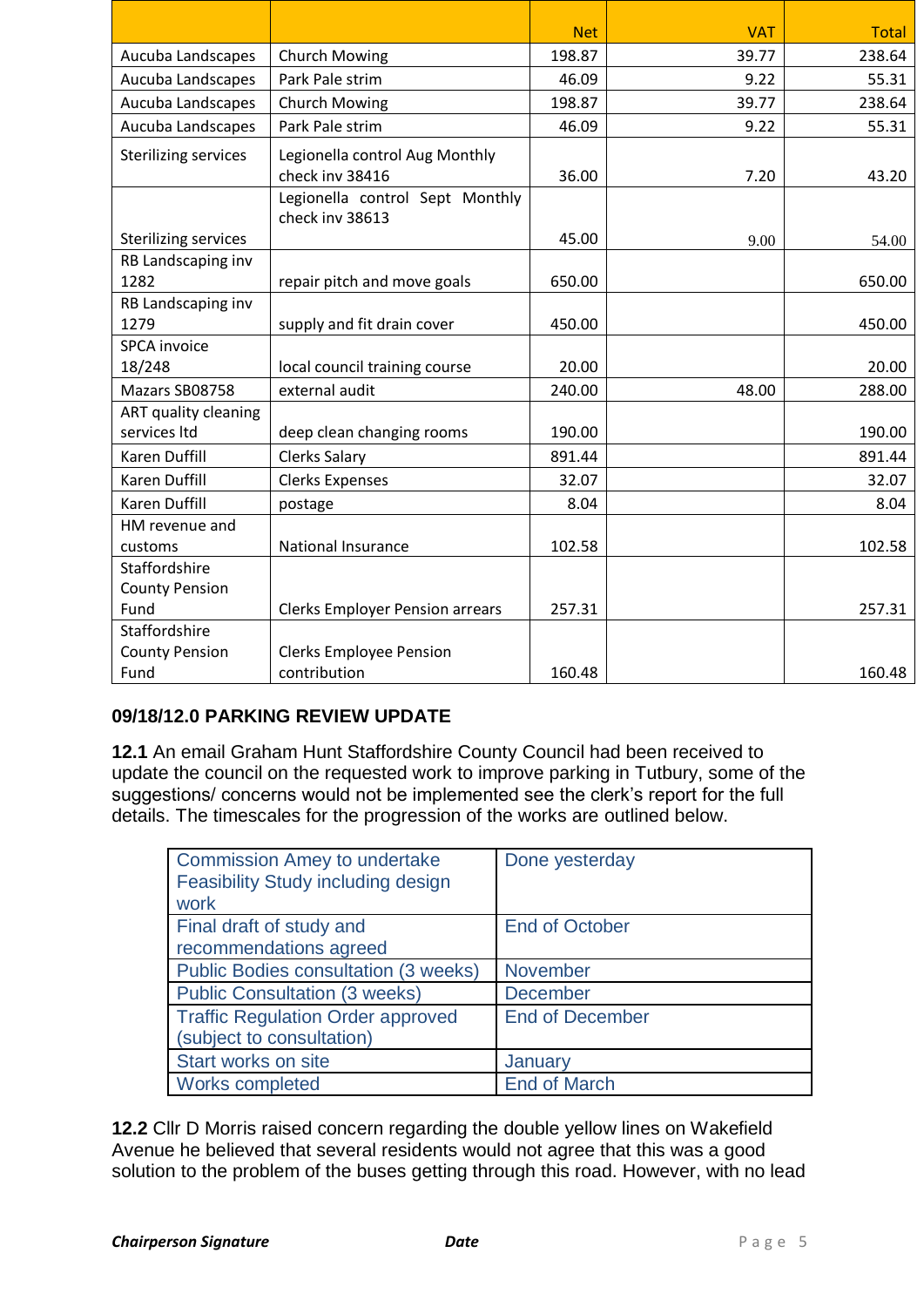councillor appointed for this now that Cllr Powell had resigned this was suggested to be added to the next agenda to discuss further.

# **09/18/13.0 TO APPROVE AND ORGANISE CHRISTMAS TREE PURCHASE**

**13.0** The clerk had received two quotes for potted growing Christmas trees, it was resolved at a previous meeting to purchase one to save time and money in the future buying cut trees and to get around the work involved in staking and erecting a cut tree, but due to the cost in purchasing a larger tree were high. Cllr F Crossley proposed to purchase a cut tree again this year and Cllr P Steadman seconded the proposal, Cllrs voted to purchase a cut tree again this year to avoid the tree looking too small.

## **Resolution**

The clerk will order the same tree as last year from the existing supplier.

# **09/18/14.0 GRANTS FOR LOCAL ORGANISATIONS AND GRANTS POLICY**

14.1 This will be added to the next agenda.

## **09/18/15.0 PLANNING MATTERS -TO RECEIVE COMMENTS ON RECENT APPLICATIONS**

#### **15.1 P/2018/01022**

- Proposal: Application under Section 73 of the Town and Country Planning Act 1990 for the erection of five dwellings with associated garaging without complying with Condition 2 of planning permission P/2017/00748 dated 01/12/17 relating to the orientation of the garage on plot 2
- Location: Land off, Burton Road, Tutbury, Staffordshire

# **NO OBJECTION**

#### **15.2 P/2018/01046**

Erection of 16 dwellings with associated garages and car parking, play area, knee rail to Public Open Space, detached Community Building and car parking, associated highway and drainage infrastructure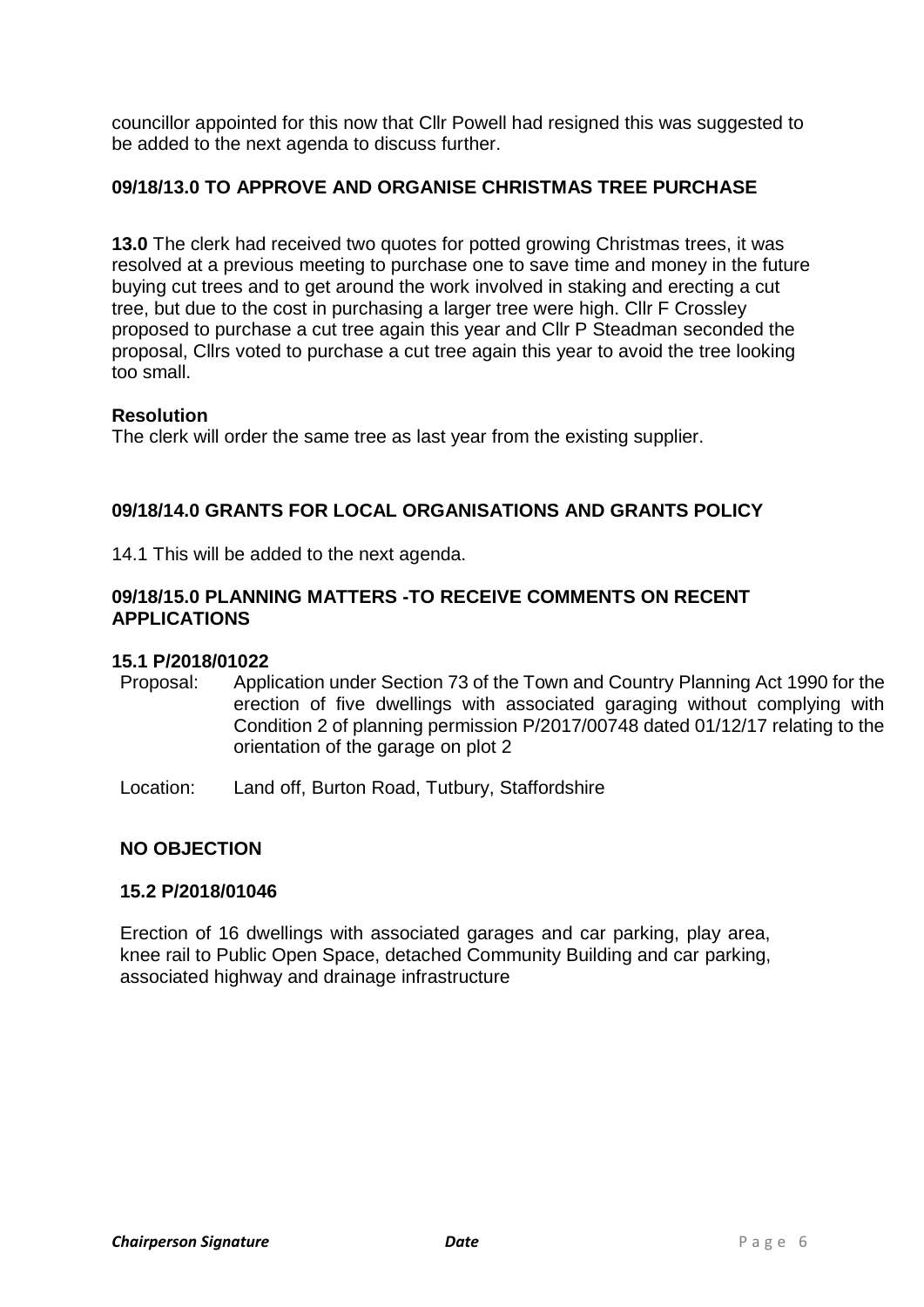# **Land off Foxglove Close, Tutbury, Staffordshire**

**Cllr England email suggestion the following response, however Cllrs wanted to request an extension to this application to discuss the additional houses on the proposed Allotment area**

*18026 (04) 02 Rev B Ground Floor Plan* 1. Shows covered entrance - yet difficult to assess from proposed East Elevation (18026 (04) 03 if entrance is covered.

2. From Meeting last month with Sachin Parmar we suggested certain changes to improve usage to all namely: -

a) Change position of store room by having the kitchen with serving hatch opening out into the hall (better for functions)

b) Have store room now behind the kitchen.

c) Should the window (south elevation) between office and men's WC be made a fire exit. The number and location of fire exits is not clear from the plan.

d) Enlarge the disabled WC by removing storage area and replacing with shower area/wet room. This would allow any disabled person (with their carer) or mother (with small child)

who have a messy incident a chance to clean up and preserve their dignity before leaving the building.

*Design and access statement. 03 Design Process - Opportunities.* a) Provision of open area, currently showing trees on plan and title informal kick-about space. This area should be open to allow for a full-size football pitch to be marked out and used as there is future demand for this by our local football team, probably looking at the 2019-2020 season as the number of teams they put out increases.

b) Many people walk their dogs around this estate, so could there be provision for a pedestrian exit onto Green Lane in this new plan?

*Soft landscape Proposals.* You show two different types of bins, dog waste bins and litter bins, Other Borough/District Councils no longer use separate bins they use one bin that allows people to put either their litter or dog waste bag into, could this be considered?

#### **15.3 P/2018/01104**

7 Church Street, Tutbury, DE13 9JE Replacement of two first floor front windows Gary Shilton 04-10-2018 **NO OBJECTION 15.4 P/2018/01159** Proposal: Erection of two storey and single storey side extensions

Location: 29 Honeysuckle Avenue, Tutbury, DE13 9NY

#### **NO OBJECTION**

# **09/18/16.0 WW1 COMMEMORATION UPDATE AND APPROVE EVENT COSTINGS**

16.1 Cllr Guest and Cllr P Steadman were due to attend a meeting on Saturday 22nd September to discuss the various events that are taking place around the village the local vocals choir will be hosting a concert to raise money for the costs of the events.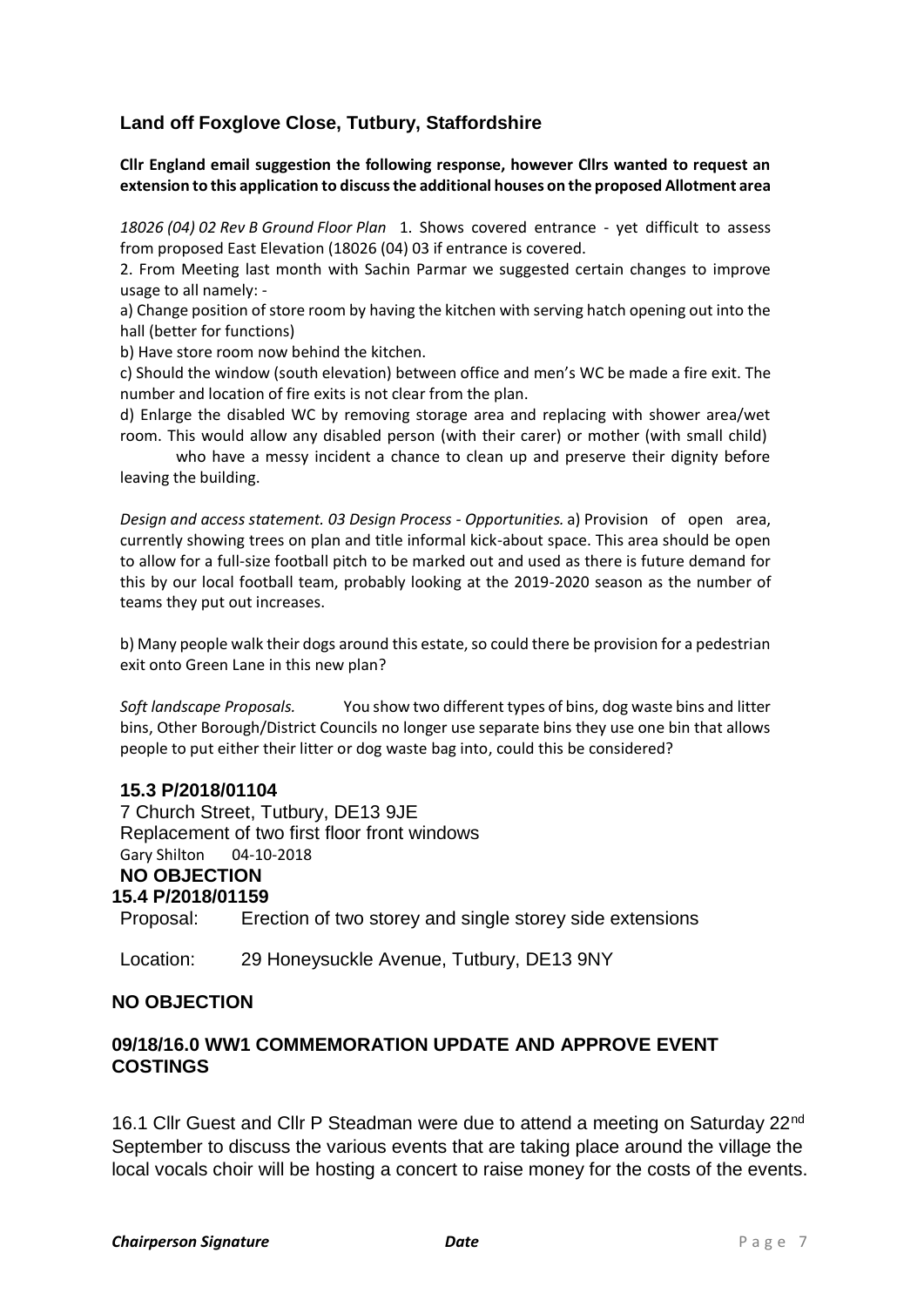16.2 The scout group have ordered 200 lamp post poppies which they will resell to those who have expressed an interest all funds will go to the British Legion.

16.3 The arts group with the support of the parish council will be hosting an event on November 9<sup>th</sup> celebrating what life was like in the year that the war ended with Tutbury Band, poetry, refreshments and more. Posters and flyers will soon be available for councillors to distribute if they are able to assist. This event will be posted on the Parish council website and be in the Burton Mail. There is money in the parish council budget to support these event costs.

16.4 Cllr W Crosley suggested that a further celebration could be organised on 19th July which was when the end of the war was celebrated in 1919.

16.5 The scout group are organising the construction of a net that will be covered with around 1000 poppies made from plastic bottles that will cover a post in the church.

# **07/18/17.0 AMENDMENT OF THE STANDING ORDERS TO CLOSE FULL PARISH MEETINGS AT 9.30PM**

17.1 Due to the length of full parish meeting it was suggested at an informal council meeting that the standing orders are amended to allow meetings to close at 9.30 and to move outstanding items to the next agenda. Cllr F Crossley proposed the change and Cllr C Smedley seconded it, all Cllrs voted in favour. Cllr F Crossley suggested core agenda items were at the top of the agenda.

# **Resolution**

To amend the Standing Orders to allow meeting to finish at 9.30pm and to move remaining agenda items to the next meeting unless Cllrs vote in favour to extend the meeting time.

# **09/18/18.0 ITEMS FOR THE NEXT AGENDA**

## **18.1**

Parking review concerns Historic signs parish council contribution of £5k 100 years commemoration of WW1 Community building Grant awarding policy local grants Peacock sign Budget considerations and planning Including County council cuts, School patrol crossings and public toilets To adopt Dignity at work and Grievance Procedure

Meeting closed 10.15 pm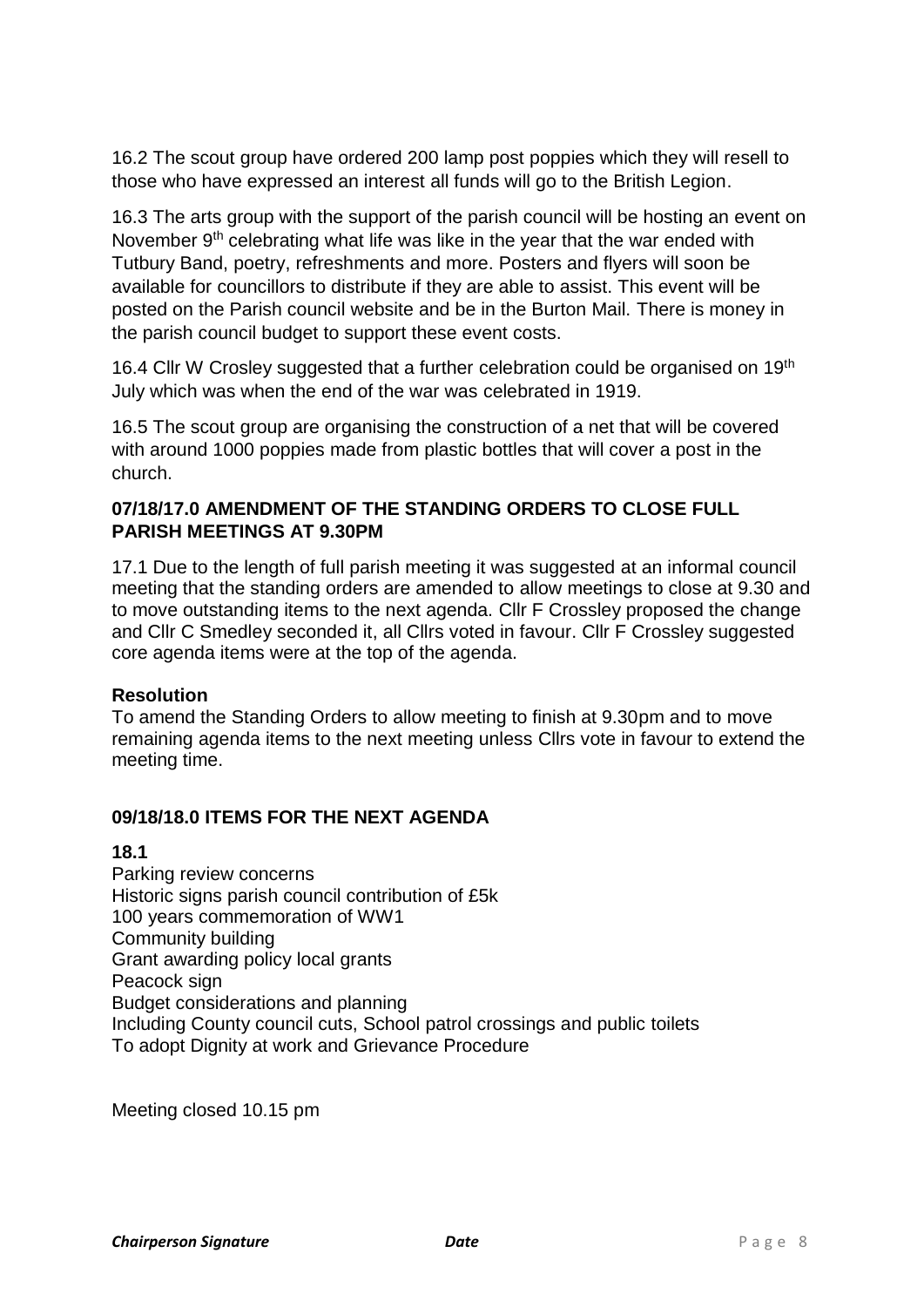# **Appendix A**

# **Tutbury Parish Council Committee, Working Party Structure**

|                                                                                                                     | <b>Lead</b><br><b>Councillor</b> | <b>Councillor</b><br>$\mathbf{2}$ | <b>Councillor</b><br>3 |            |            |
|---------------------------------------------------------------------------------------------------------------------|----------------------------------|-----------------------------------|------------------------|------------|------------|
| Churchyard and burial ground                                                                                        | <b>MG</b>                        | CS                                | KE                     |            |            |
| <b>Cornmill Lane Playing fields</b>                                                                                 | <b>DM</b>                        | GR                                | <b>ANO</b>             |            |            |
| <b>Emergency Committee</b><br>Including chair and Vice chair                                                        | $\overline{\text{CS}}$           | KE                                | <b>ANO</b>             | FC         | <b>ANO</b> |
| Planning application review                                                                                         | <b>KE</b>                        |                                   |                        |            |            |
| Proactive issues<br>Strategy and formulating a<br>parish action plan/<br>Neighbourhood plan<br>fundraising projects | <b>ANO</b>                       |                                   |                        |            |            |
| <b>Employment committee</b><br><b>Chair and Vice chair</b>                                                          | $\overline{\text{CS}}$           | <b>KE</b>                         |                        |            |            |
| IT and website committee                                                                                            | <b>TSS</b>                       |                                   |                        |            |            |
| Finance- budget setting and<br>grants                                                                               | <b>WC</b>                        |                                   |                        |            |            |
| Open space and contract<br>management/Best Kept<br>Village/Triangle                                                 | <b>FC</b>                        |                                   |                        |            |            |
| <b>Community Building</b>                                                                                           | $\overline{\text{CS}}$           | FC                                | KE                     | <b>ANO</b> |            |
| Community events/<br>community engagement/<br>Remembrance newsletter                                                | <b>PS</b>                        |                                   |                        |            |            |
| <b>Tutbury Twinning</b>                                                                                             | <b>TSS</b>                       |                                   |                        |            |            |
| Highways fault reporting/<br>parking review/ Speeding                                                               | <b>ANO</b>                       |                                   |                        |            |            |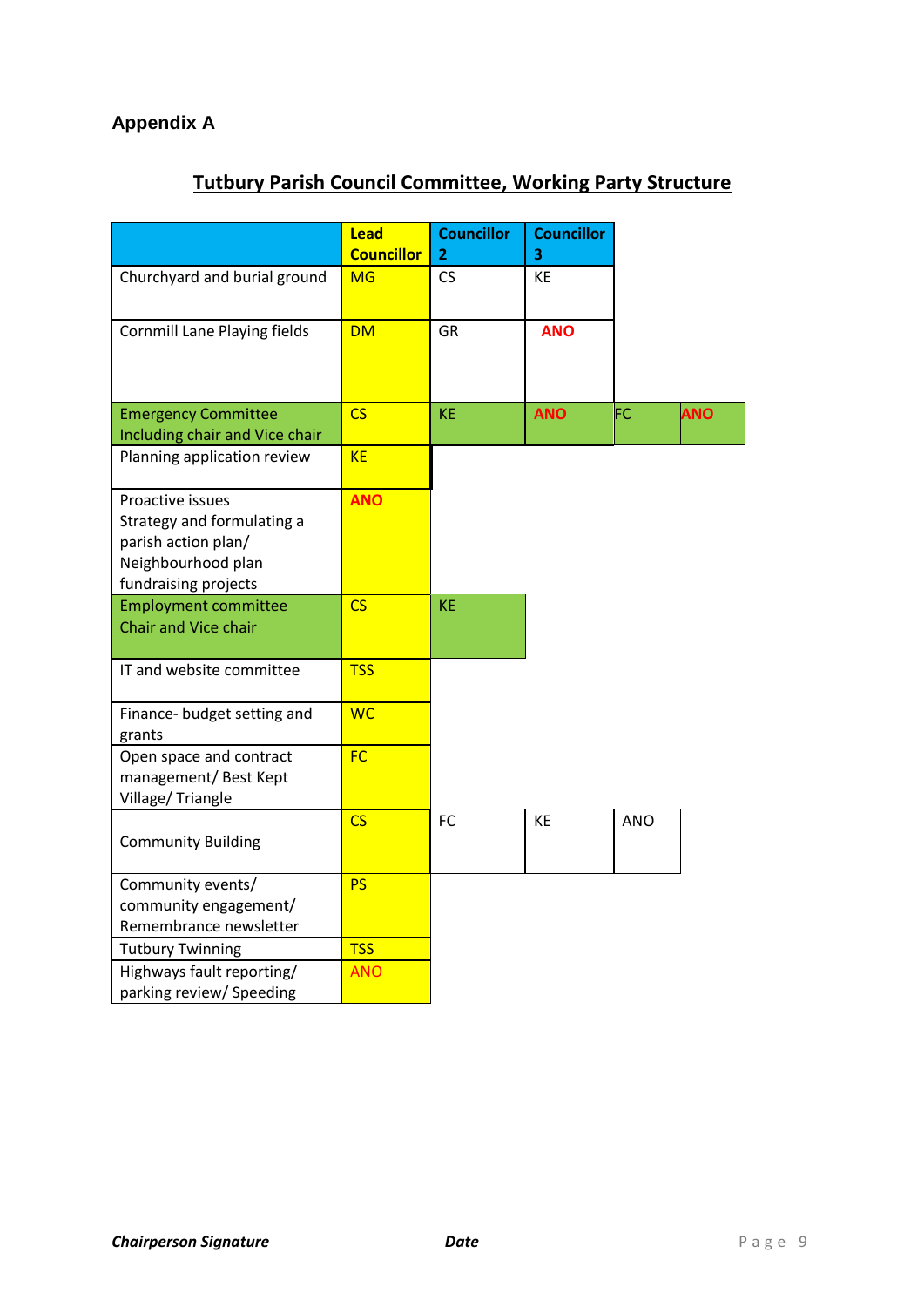# **Appendix B**

Parish Action Plan ideas and budget considerations WORKING DOCUMENT

| <b>Short Term this</b>  | Agenda   | <b>Medium Next Year</b> | Agenda | Long term 5yrs> |
|-------------------------|----------|-------------------------|--------|-----------------|
| Year                    |          |                         |        |                 |
| Cornmill Lane           | July     |                         |        |                 |
| maintenance             |          |                         |        |                 |
| Review                  |          |                         |        |                 |
| <b>Grant Policy</b>     | July     |                         |        |                 |
| Footpaths               |          |                         |        |                 |
| Parish Action Plan      | Sept     |                         |        |                 |
| <b>GDPR Archive and</b> | Sept     |                         |        |                 |
| sort council files      |          |                         |        |                 |
| <b>GDPR Awareness</b>   | Oct      |                         |        |                 |
| session                 |          |                         |        |                 |
| Open space              | Oct      |                         |        |                 |
| footpath and            |          |                         |        |                 |
| contract plan           |          |                         |        |                 |
| <b>Update Standing</b>  | October  |                         |        |                 |
| Orders                  |          |                         |        |                 |
| Christmas Tree          | Sept     |                         |        |                 |
| Green Lane Hedge        | Oct      |                         |        |                 |
| Remembrance             | Sept     |                         |        |                 |
| centenary plans         |          |                         |        |                 |
| Council internal        | November |                         |        |                 |
| Audit finance           |          |                         |        |                 |
| committee               |          |                         |        |                 |

Suggestion for short, medium- and long-term planning to the clerk for further consideration in a working party meeting.

Considerations and ideas for future **ACTION PLAN**

#### OPEN SPACE

Get grant funding to repair steps on Ludgate to Chatsworth footpath

Clear area on Belmot Road

Revamp the triangle and purchase new benches

Christmas tree

Add a bus shelter for derby route and a bench for those struggling to make it up High Street Footpath develop e t from Owens bank to Hanbury

Baulk footpath clear out and make more accessible

Green lane hedge

Plan open space meeting and look at contractors. maps of maintenance and put in a schedule of works and cuts so we are not waiting till there is a problem and then dealing with it.

Clear/ cut back Burton Road near Twinning sign

Plan in footpath maintenance plan and include into contracts overview of repairs required to the football pitch.

#### Highways –

Look at speed limits from Green lane and campaign for street lights from Green lane to Pinfold and change speed limit to 30